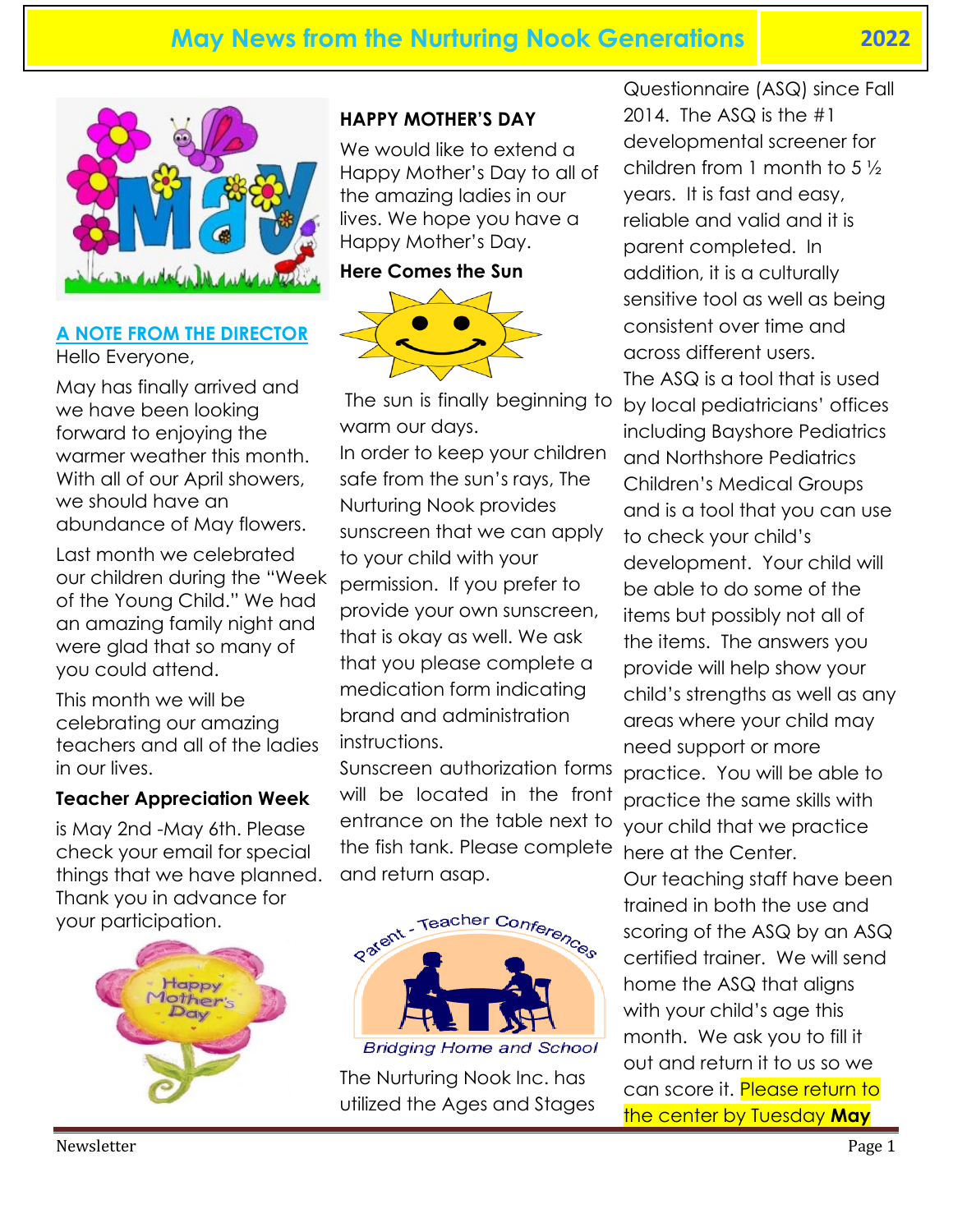**17.** We value being able to partner with parents to develop future learning opportunities that will help their child grow. Teaching staff will collaborate with parents, utilizing the results from the ASQ to identify targeted goals and objectives for their child that will become the focus both at home and school to ensure consistency in their child's learning plan.

So please keep your eye out for the purple ASQ Questionnaire that will be in your child's mailbox.



Welcome to the Nurturing Nook. We would like to welcome all of the new children and families that have joined us this month. We are looking forward to our partnership as we work together on your child's educational journey.

#### **Special days in May**

**May 1st – May Day May 2nd -6th - Teacher Appreciation Week May 4th – Star Wars Day May 5th – Cinco De Mayo May 8th – Mother's Day May 15th– Chocolate chip Day**

**May 20th- Pick strawberries day**

**May 23rd- Lucky Penny Day May 27th- Sunscreen Screen May 30st –Memorial Day The center will be closed in observance of Memorial Day**



Have a wonderful month. **Mary** 



**May Birthdays:** Maggie 05/10 Ezra 05/12 Sage 05/18 Quinn 05/19 Elizabeth 05/21 Adalyn 05/25 Kiana 05/29 James 05/30

#### **Staff Birthdays**

Ms. Jasmine 05/02

**Staff Anniversaries No Staff Anniversaries**

#### **Community Events**

Taste of Italy at Italian Community Center [www.iccmilwaukee.com](http://www.iccmilwaukee.com/)

Sidewalk Chalk Art Fest [https://www.eventbrite.com/](https://www.eventbrite.com/e/community-day-sidewalk-chalk-art-festival-tickets-274410929477) [e/community-day-sidewalk](https://www.eventbrite.com/e/community-day-sidewalk-chalk-art-festival-tickets-274410929477)[chalk-art-festival-tickets-](https://www.eventbrite.com/e/community-day-sidewalk-chalk-art-festival-tickets-274410929477)[274410929477](https://www.eventbrite.com/e/community-day-sidewalk-chalk-art-festival-tickets-274410929477) Bayshore Art Festival May 05/14 & 05/15 Big Truck Day [https://www.milwaukeedown](https://www.milwaukeedowntown.com/bid-basics/community-projects/big-truck-day) [town.com/bid](https://www.milwaukeedowntown.com/bid-basics/community-projects/big-truck-day)[basics/community](https://www.milwaukeedowntown.com/bid-basics/community-projects/big-truck-day)[projects/big-truck-day](https://www.milwaukeedowntown.com/bid-basics/community-projects/big-truck-day)

In the event you are unable to reach our center, please call our emergency phone **414- 507-6084**.

You can also call one of the other centers and they can get in touch with Mary or Andrea

> Glendale/Donna 414-961-1482 Riverpoint/Valerie 414-352-6115



**The Nurturing Nook Generations 2330 N Prospect Ave Milwaukee WI, 53202 Phone: (414)-220-8494 Nurturing Nook Cell phone number: (414)507-6084**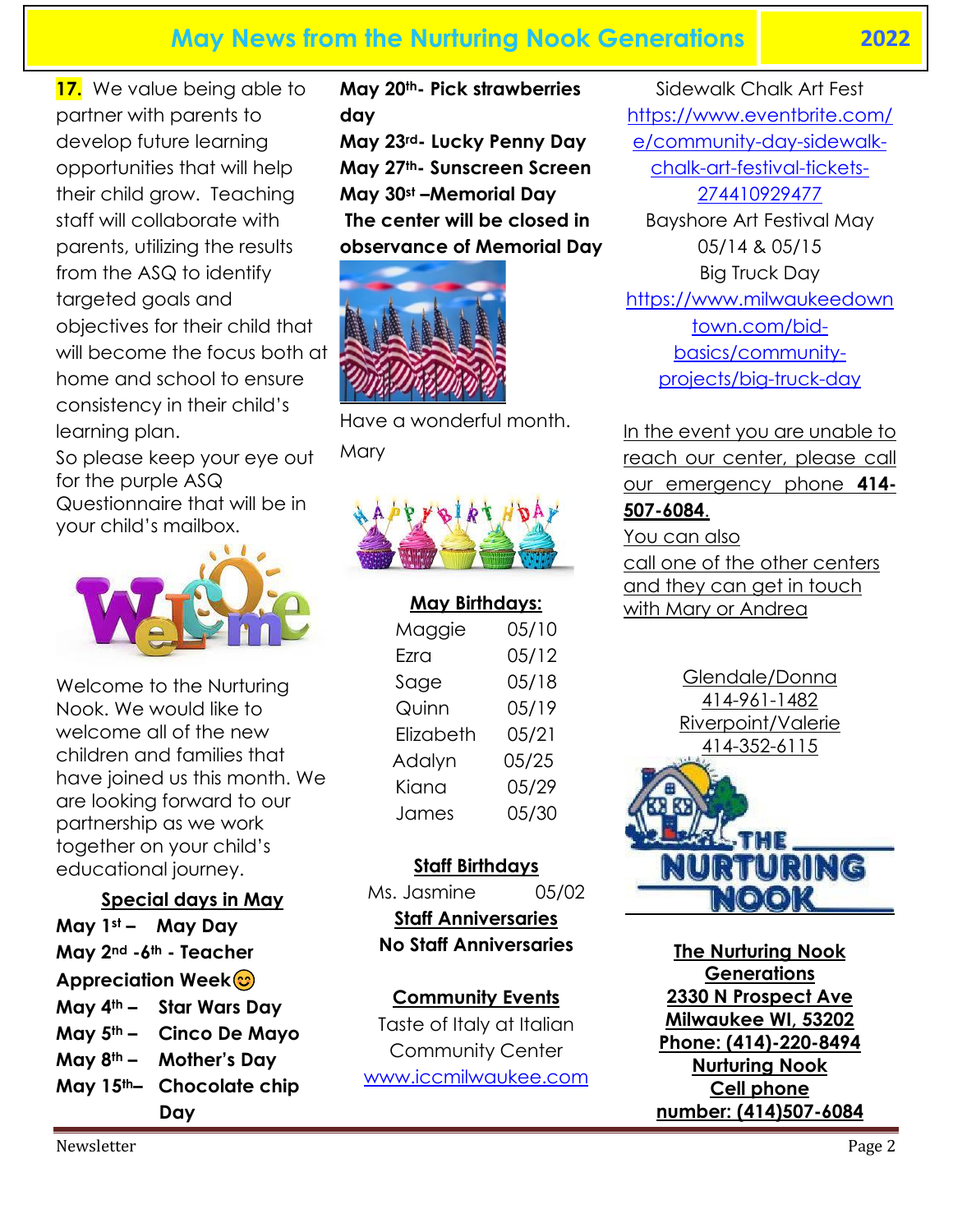

#### **Welcome May**

Welcome May! April was a great month and went by so quickly, we are excited to see what May will bring. We would like to welcome the newest addition to our classroom Nicholas. We are looking forward watching him learn and grow while he is in our Little Star's classroom.

Wow, where is time going? Our babies are moving right along, Alexander is already crawling and moving around the room. Eevie, John, Sophie and Zachary sit without help, Mackenzie sit with support, Leyla holds her bottle, Theo is already starting to grab toys with his hand.

May is going to be as so much fun as we talk about celebrating friends, sharing toys, clapping hands, and other fun milestones. We will continue to listen to a variety of music, sing songs and shake rattles. We will make a special project to celebrate and recognize our moms.

#### Reminder to Parents

- Please wash your baby's hands every morning when you arrive.
- Please sign your baby in and out daily.
- **Please parents put a label on the caps of your baby's bottles with your child's initials and the date; the labels are in the room. Thanks**
- **Parents, please do not remove the labels with your baby's name from the bottle, this is so there is no bottle confusion, thanks.**
- Can you please bring a family photo for our classroom bulletin board?
- Please can you bring your baby a sweater or jacket to go outside.

Thank you!

#### **I Love You Mom!**

Mom's smiles can brighten any moment, Mom's hugs put joy in all our days, Mom's love will stay with us forever and touch our lives in precious ways… The values you've taught, the care you've given, and the wonderful love you've shown, have enriched my life in more ways than I can count.

I Love you, Mom!

#### *Happy Mother's Day*



**Ms. Mayra, Ms. Elizabeth, and Ms. Lori**



#### **Sparkling Sprouts**

Welcome may, we are so very excited to see you! This month we have lots going on, from Cinco De Mayo to Mother's Day and Memorial Day. We will be going outside daily now that the weather is nice. Please remember to send shoes. I sent home sunscreen forms. The center does provide a brand but of course you can bring your own in.

This month we will be working on a variety of new skills.

1. Using a sip cup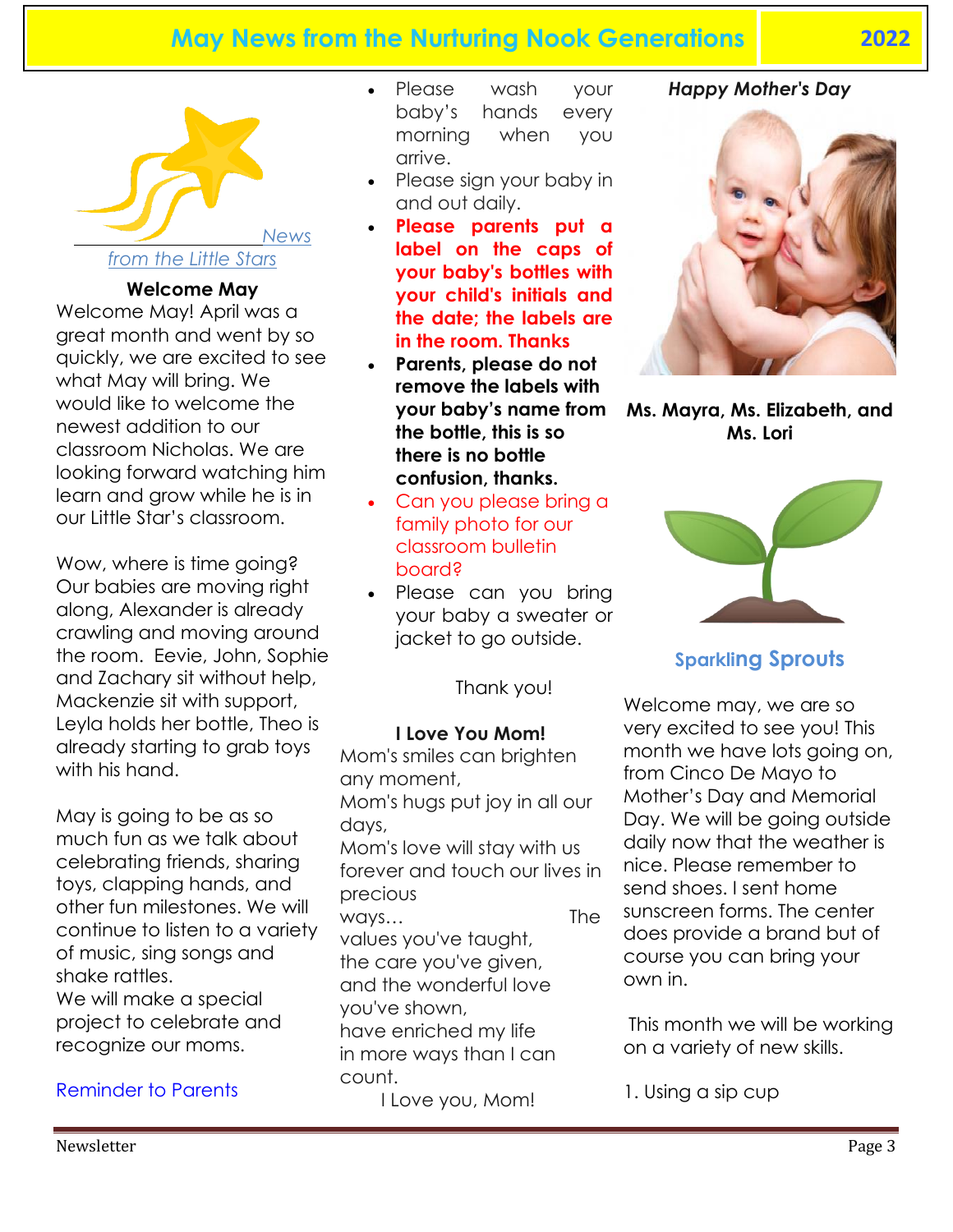- 2. Eating with a spoon
- 3. Sitting in a chair
- 4. Cruising along furniture
- 5. Simple problem-solving skills

Our themes of the month will be Dinosaurs and Colors. We will read *Baby Dinosaur* and *If I were a Dinosaur*. We will introduce finger play 5 little Dinosaurs as well as, My Many--Colored Days, Baby see the colors. We will be using colored finger paints to paint rainbows and flowers. We are looking forward to a fun filled month of May!

Mrs. Sarah & Mrs. Asiyat

#### News from the Toddling Turtles Memorial Day.



Hello parents-

Our units for this month are as follows:

#### **May Week 1- Theme: Cinco De Mayo**

During the first week of May, we will have different Cinco De Mayo crafts and activities in celebration of the holiday like decorating sombreros.

#### **May Week 2- Theme: Mother's Day**

The second week of the month we will talk about how much we love our moms and read books and make crafts for mom.

#### **May Week 3- Theme: Flowers**

This week we will be doing projects based around the different flowers we see during the spring and summer time.

#### **May Week 4- Theme: Memorial Day**

The last week of May we will see and play around with red, white & blue celebrating

Please join us in welcoming our new friend Alice to the Turtles Room.

Just a reminder as the weather gets nicer and we are getting more sunny days you do have the option of sending sun hats and your own sunscreen with your child. The daycare provides sunscreen as well. A medication authorization must be filled out for any sunscreen usage. Thank you once again for your partnership and continued support.

-Miss Kie & Miss Jasmine

N e w s f r o m T h e L i t t l e B e a r s R o o m



Hello Month of May! The Little Bears are so glad to see you arrive. We have planted our Radishes and we are already seeing the little sprouts pushing through the soil. We wanted to start early because these vegetables are for a special person on their special day. Happy Mother's Day to our little bears mother's, we hope you all enjoy your special day with nothing but smiles and great memories. During the month of May, we will be celebrating Memorial Day and making special crafts for the children to bring home and share with their families. The month of May will bring more focus on our community helpers. We want the children to be introduced to what they do and how important they are to us. You can also help with this by talking to your child while out in public about police officers, grocery store clerks, firefighters and paramedics.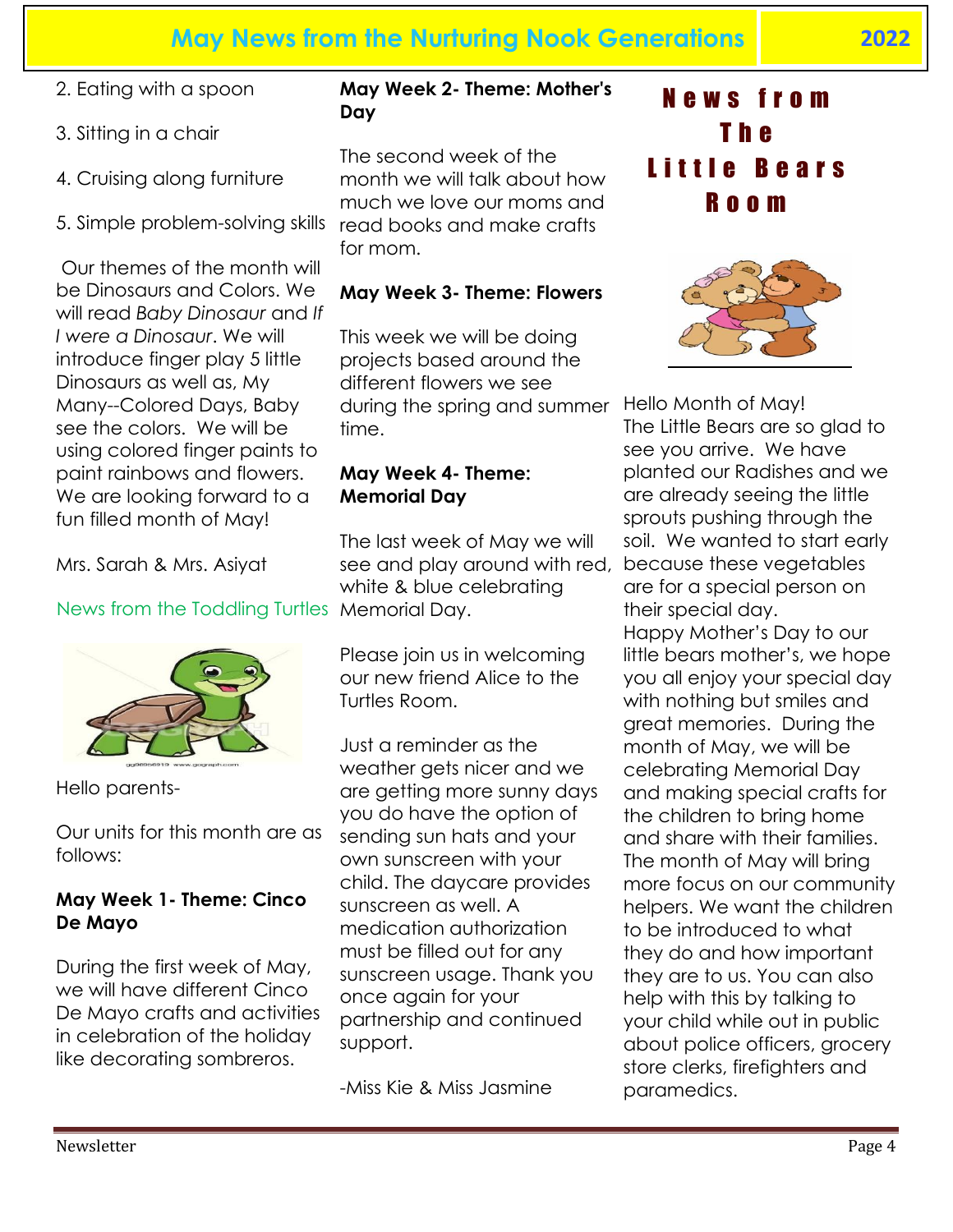**May week 1-** This week will be wearing a baker's hat and focused on neighborhood community helpers and safety community helpers such as garbage collectors and firefighters. Activities will encourage children to use their imaginations and we will focus on uniforms that they wear and vehicles they drive. Short videos will be shown to allow the children to watch garbage truck drivers pick up garbage throughout their day and where the garbage truck Ms. Shanetha and Ms. Sonya goes afterward. We will listen to the sounds of a police car while pretending to drive one and put out fires with tissue roll tubes that we will paint ourselves. This week we will also be working on our gifts for mommy!

**Week 2-** This week we will focus on builders and fixers and transportation community helpers such as construction workers and bus drivers. We will build buildings and create a yellow school bus with construction paper and chairs while we practice washing our hands after getting off the bus. While riding the bus we will sing "The Wheels on the Bus".

**Week 3-** This week we will learn about food and school community helpers such as gardeners, bakers, teachers, and crossing guards. We will be sorting loaves of bread of different sizes and colors while watering plants like a gardener. We will also finger paint a crossing guard's vest and pretend to help each other across the street.

**Week 4-** The last week of May will be all about health community workers such as doctors, dentists, veterinarians and talk about their different and nurses along with celebrating Memorial Day.

are always glad to hear any questions or concerns you may have. Thank you **Ms. Sonya and Ms. Shaneatha**

# N e w s f r o m T h e J u n g l e R o o m



#### **WELCOME MAY**: **MOTHER'S DAY/CINCO DE MAY0 MAY 2nd thru MAY 6TH**

This week we will practice saying Happy Mother's Day. We will also practice learning to understand our feelings chart by reading some books about feelings. We will be

working on recognizing some letters in the alphabet. For craft activities, we will be doing a special project for Mother's Day. We will practice turning colors of red and white into pink on a white poster board. We will be going on a walk to wholefoods to look at flowers sizes and colors. We will use watercolor paint to color on a cut out guitar and dance to Mexican music. We will have bubble play and try to pop the bubbles as the bubble machine blows them up in the air. We will also use stampers this week and work on strengthening our fine motor skills by stamping onto different shaped cut out designs.

#### **MAY FLOWERS**

#### **MAY 9TH THRU MAY 13TH**

This week we will be reading the books: *My first book of flowers* and *The Tiny seeds*, we will also talk about different birds, their colors, and listen to samples of the different sounds that birds make. Look at pictures of some garden tools that we will use for our garden on the playground. We will be painting some bird houses to take home. We will also use some garden tools, sand, and water in the sensory table. We will finger paint flowers, play outside with bouncing balls,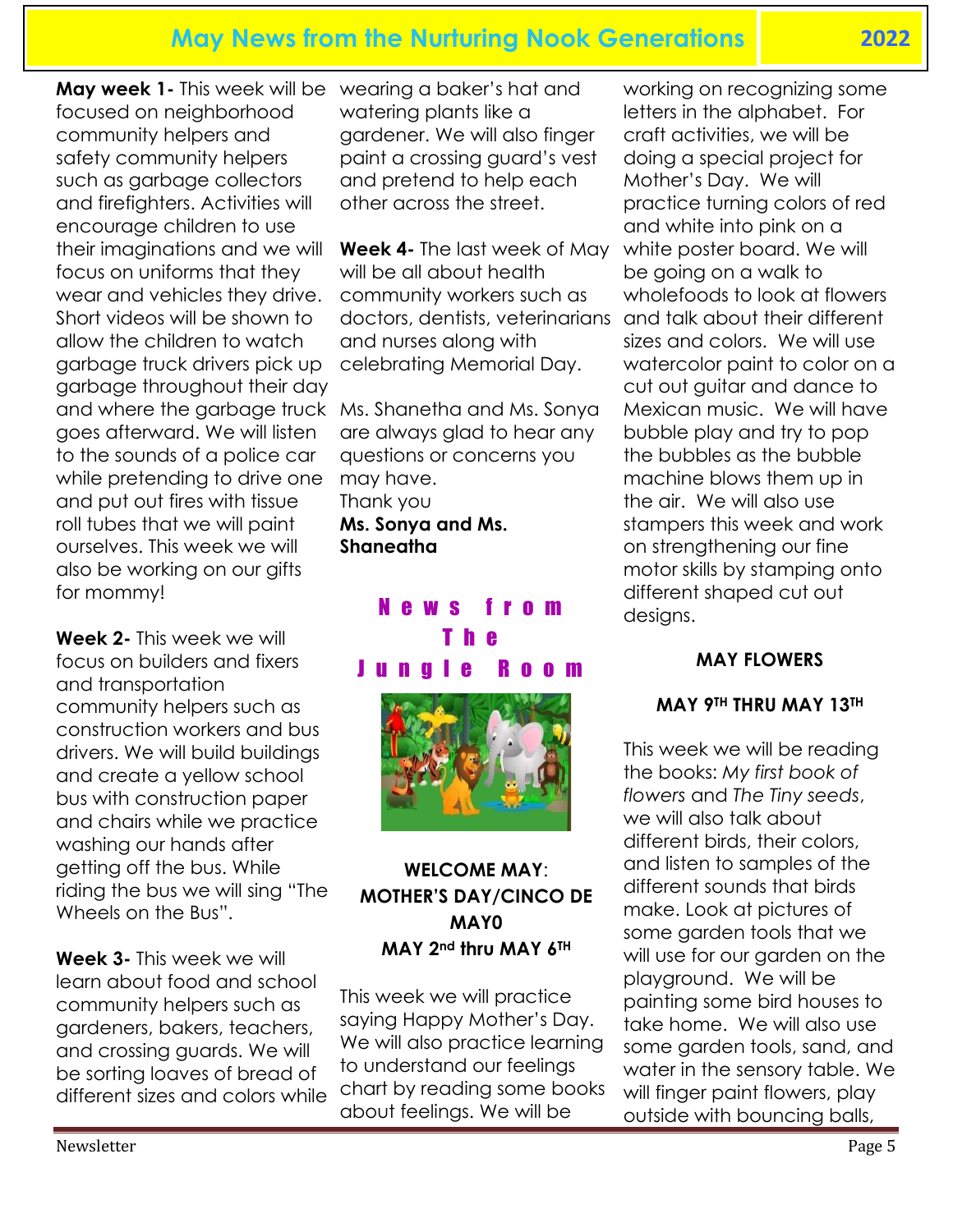and we will plant different seeds. We will be taking a walk outside in the for flowers, birds and signs of spring.

#### **ANIMALS ON THE FARM**

#### **MAY 16TH THRU MAY 20TH**

This week we will be talking book: Red/Blue I like you and about different farm animals. F is for Flag. We will sing songs On Monday, we will talk about and do some matching pigs, and read the book: activities with the alphabet *Babies on the farm*. For craft and see how many letters we we will use chocolate pudding are able to recognize. We will to make an edible muddy pig practice sharing with our craft, and play with a piggy friends and giving hugs. We puppet. On Tuesday we talk will have red, white and blue about cows, and we will sing colored rice in our sensory Old MacDonald had a farm table. We will decorate some with props each day of the cut out stars using the colors week adding on a new farm red and blue, we will also animal every day. For our craft make an American flag, and activity we will use a paper use tissue paper to make plate to make a cow. For large some sun catchers. motor activity, we will be jumping on our bouncing We are looking forward to a balls. On Wednesday we will great month. be talking about ducks. We will pretend to walk like a Mrs. Millie, Mrs. Maria, and duck, quack like a duck and learn more about the life of a Ms. Kinsey duck. On Thursday we start to cluck like a chicken and maybe even learn the chicken dance. We will be reading the book: Fun on the farm, and also sing if your happy and you know it song. We will practice kicking some balls outside on the playground with our new playground balls. On Friday we will be talking about where

neighborhood to look around the farm animals we learned all the farm animals live on the farm. We will be making a red barn and gluing on some of about during the week.

#### **MEMORIAL DAY WEEK**

#### **MAY 23RD THRU MAY 27TH**

This week we will read the

# The Leaping Frogs News



#### **Leaping Frogs Newsletter May 2022**

The month of April brought a lot of happiness and excitement for us. We celebrated the week of the young child, and everything went perfectly thanks to the great support we received from our children's families. Thank you! Your support is very important to us and is much appreciated. We celebrated Easter with the grand friends and even got to meet the easter bunny with them. It was amazing to be able to see the reaction of the children once again interacting with the grand friends.

April is the month we celebrate Earth Day. To reinforce the importance of taking care of our planet we worked on recycling, reusing, and how to grow plants and how those things can positively impact the earth. We learned that we need to take good care of our planet so that we can live healthy lives.

This month we will be celebrating a very important day Mother's Day, and we also have some friend's birthdays coming up too, that we are going to celebrate with them in our classroom.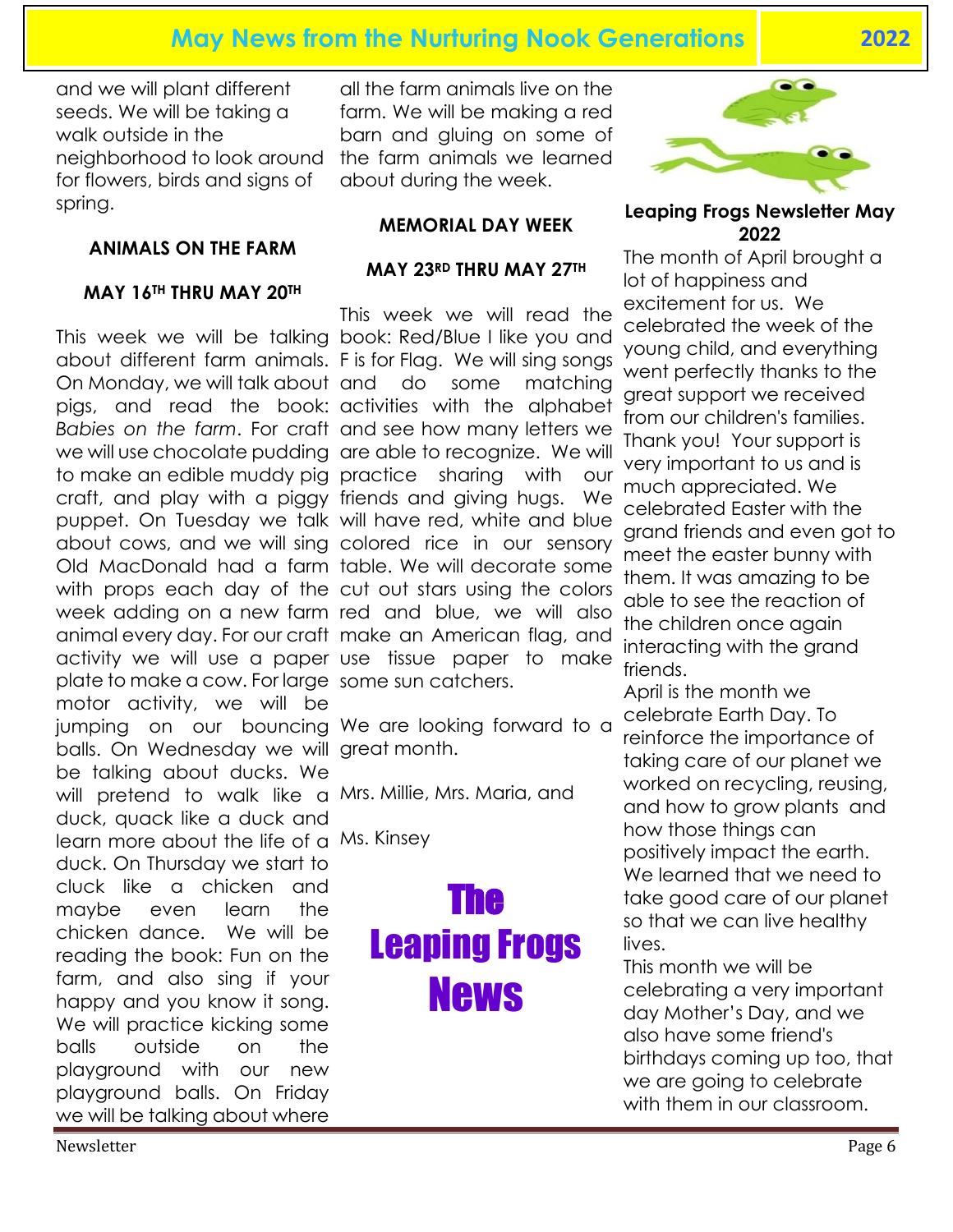We are going to have some great units during the month that we will be working on and learning about.

The units for this month are:

#### **May 2- 6 Cinco de Mayo and Mother's Day**

Two celebrations in one week will give us a lot of fun activities to do. We will be working on our Mother's Day gift that we will be crafting in the classroom. We will also be celebrating Cinco de Mayo; Mexico culture will be the inspiration for the activities of the week. We will have a taco sensory bin where the children will be able to build their own "taco". We will also have a Pinata for part of our celebration that will be enjoyed on Thursday, May 5. We will decorate the classroom for the celebration with some of our arts and crafts as well as, learning about the importance of Cinco de Mayo and why many Mexicans celebrate this bird feeders to hang in the day.

#### **May 9- 13 Shapes**

of shapes and have activities in the trees. like matching the shapes with their name. We will be learning

the names of shapes in both English and Spanish. We will play games with some shapes and look for different shapes as we are playing outside. We will explore in our sensory table

with slime and try to find different shapes that are inside the slime. We will look for shapes around and sort them with the correct shape.

# **May 16- 20 Colors**

We know most of our colors, but we still have a lot more to learn about them. We will sort different colors of candy pieces by numbers. We will learn how to mix the primary colors to create secondary colors in an experiment with colored water in clear cups. We will dye chick peas in a bag for the sensory table. We are also going to work on color patterns with blocks.

#### **May 23- 27 Birds**

We will review our knowledge and try to find real bird nests With spring in full bloom and with warmer weather approaching, the birds will be more visible and looking for food. We will be decorating a little bird house for the playground tree and creating tree, to see if that brings some birds to our playground. We will take a walk to observe

#### **Ms. Elia, Ms. Erin & Ms. Shannon**





Roaring Lions May Newsletter April has flown by, we enjoyed celebrating each and every child this month. We always look forward to family nights which are a way that we stay connected.

#### **Mother's Day Week: May 2nd-6th**



Everybody knows that we can't do it without MOM so let's celebrate her this week! This week will be filled with loving crafts and joyous memories to show our appreciation for our mothers and mother figures in our lives. We will be using our social- emotional skills to show our thankfulness, along with language activities that will encourage each child to express their feelings.